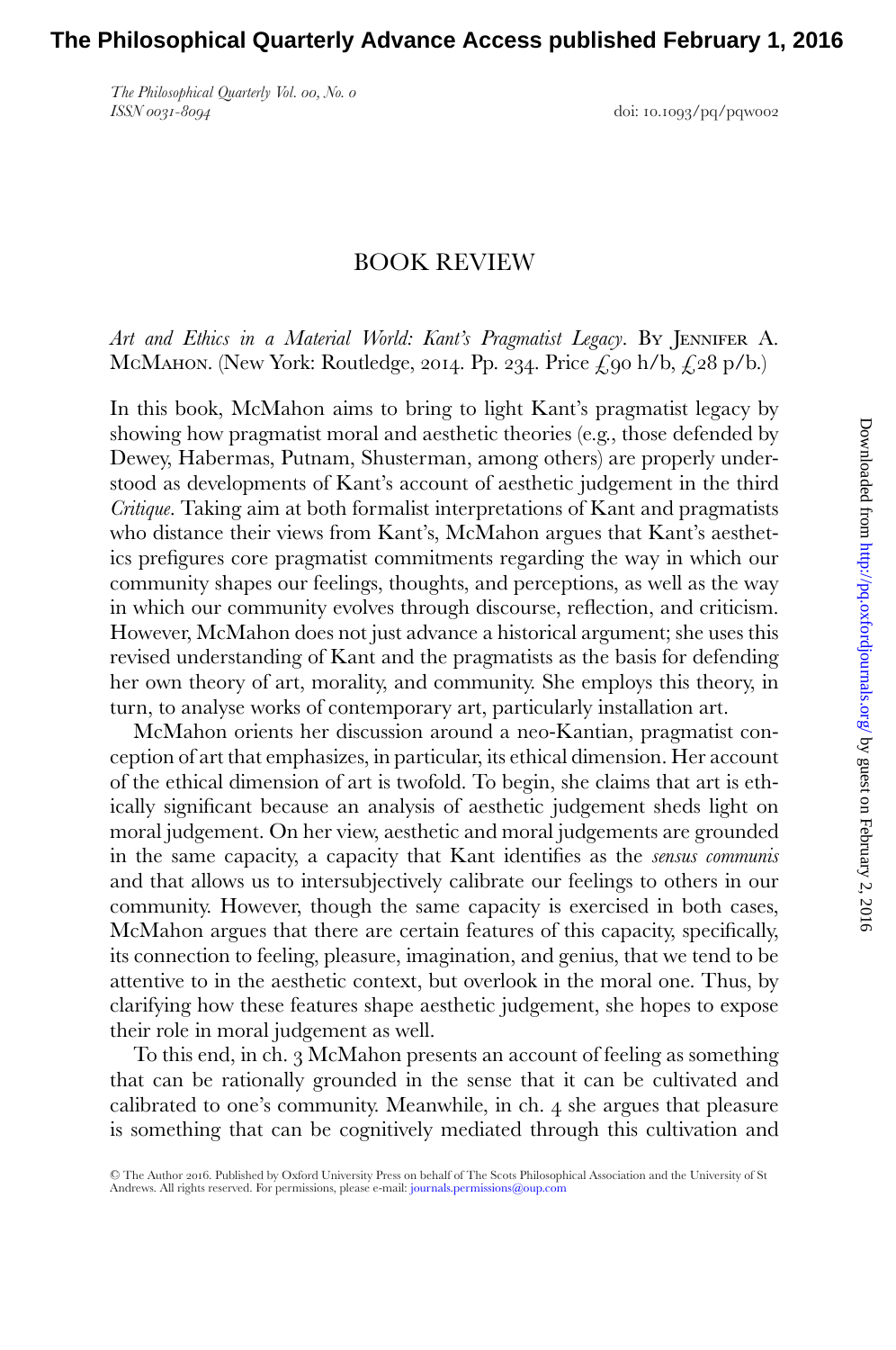## 2 BOOK REVIEW

calibration. Approaching these issues from a slightly different angle in chs 6 and 7, McMahon draws on contemporary theories of imagination (Langland-Hassan, Grush) and situates imagination and genius within a broader conception of rationality, according to which reasoning processes are guided not just by determinate concepts, but also by models, e.g., images, metaphors, and analogies, which are developed through imagination and genius. In each case, she analyses how these phenomena shape aesthetic judgement and uses this, in turn, to elucidate the structure of moral judgement, evaluation, and motivation.

In a second vein, McMahon claims that art is ethically significant because it invites us to reflect on the content of the concepts and norms that normally motivate our action and behaviour. In order to bring this feature of art out, McMahon draws on two notions she sees at work in Kant's aesthetics: aesthetic autonomy and indeterminacy. According to McMahon, although aesthetic autonomy is often associated with the idea that art is independent from morality or politics, what it, in fact, means is that art is not constrained by any determinate concepts, but instead involves indeterminate content that invites reflection within a community.

McMahon derives several consequences from this aspect of art's ethical import. In the first place, in chs 2 and 8, drawing on contemporary philosophers of perception (Siegel, O'Callaghan, Matthen, McDowell), she suggests that we should endorse a conceptualist understanding of the perception of art. More specifically, she claims that our perception of art does not involve cognitively unmediated sensation, but rather it is cognitively mediated not only by concepts from our community, but also by our ascription to the artist of an intention to provoke reflection. Furthermore, in ch. 2 McMahon argues that it is only because art is autonomous that it can serve as an instrument of critique of the sort envisioned by Adorno and that it can lead to the evolution of concepts in the way described by Habermas in his Discourse Ethics. Her idea is that insofar as art involves indeterminate content and provokes reflection, it encourages us to critically reflect on the existing norms and concepts that shape our culture and this, in turn, stimulates the evolution of those norms and concepts. Building on this picture of reflection, discourse, and criticism, in chs 5 and 8 McMahon proposes a corresponding conception of community.

Although McMahon offers extended philosophical arguments to clarify the moral significance of art, throughout her book, she lends support to her view by exploring how this conception of art sheds light on the practice of contemporary artists, including Olafur Eliasson, Bill Henson, Daniel von Sturmer, Mischa Kuball, Doris Salcedo, Sean Cordeiro, and Claire Healy.

McMahon's efforts in this book are thus wide ranging: in addition to offering a pragmatist reading of Kant and a Kantian reading of pragmatism, she presents a community-oriented account of not just art and morality, but of perception, rationality, and creativity as well, and she uses these concepts to elucidate contemporary art. As a result, McMahon's book is dense and her